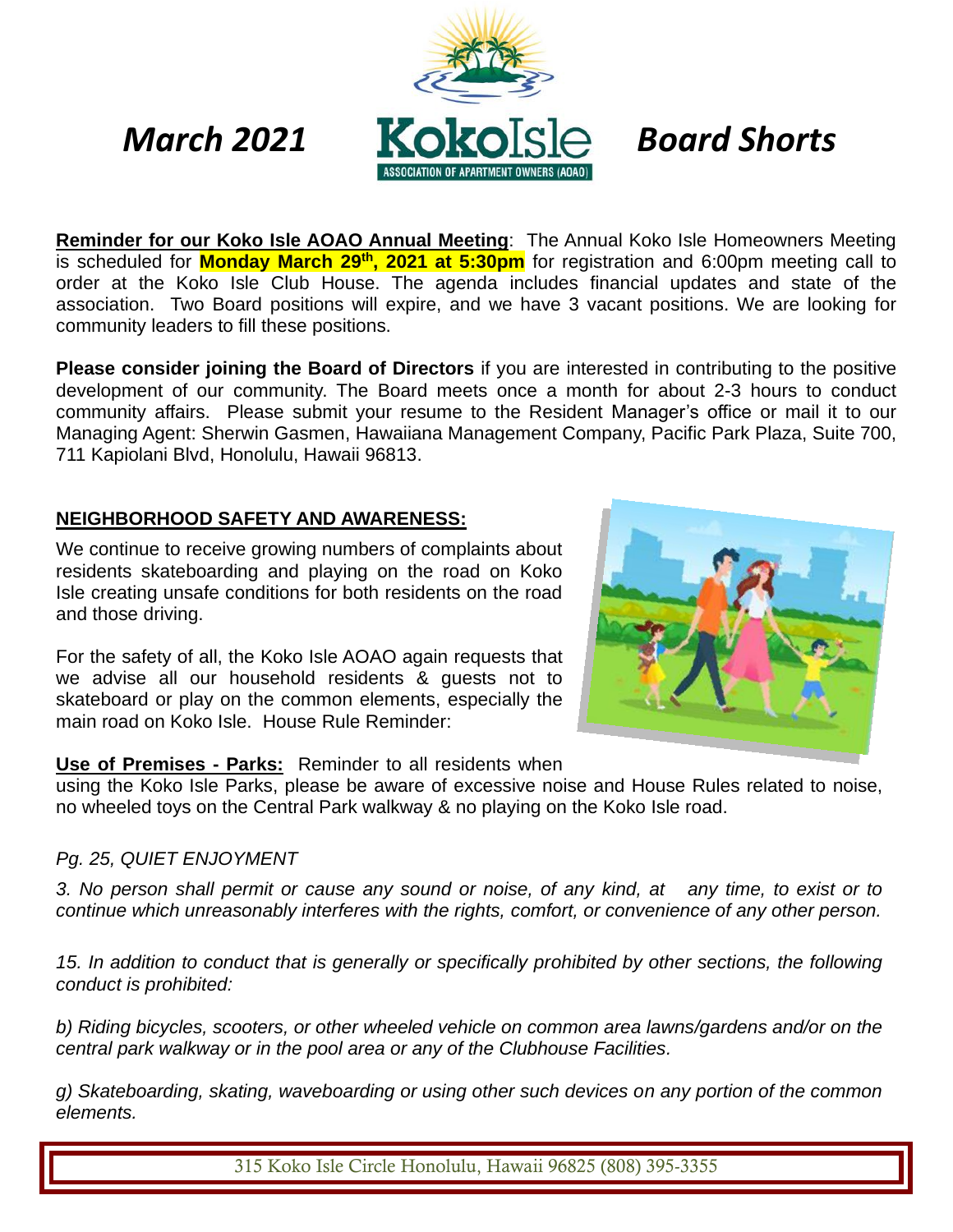### **COMMUNITY UPDATE:**

- 1. **Resident Violations:** 9 Violations were issued in February & March 2021: 1 Vehicle Towed & 4 Green Stickers issued for Unauthorized Parking, 1 Dock Encroachment, and 3 Quiet Enjoyment Violations (construction noise, skateboarding on the road).
- 2. **House Rule Note Found in Mailbox:** A note relating to House Rule Changes was placed in Koko Isle Newspaper / Mailboxes. This note was NOT from the Koko Isle AOAO or from the Board of Directors and is not entirely accurate in its portrayal of the suggested changes. Thank you to those residents who provided specific feedback on the rule changes. The Board will be considering these comments and will further discuss these rule changes at future meetings before a final action is taken. The board is looking to have rules which have the interests of the entire AOAO in mind, is looking for an open process, and striving for the reasons behind all rules to be clear.
- 3. **Pool, Gym, & Club House:** After over four months in Tier 2, Oahu loosened restrictions and moved into the Tier 3. The Koko Isle Board of Directors and Hawaiiana Management Company reviewed the changes and updated our current Koko Isle COVID-19 Rules to comply with the new Tier 3 Allowances. See new rules after the end of this notice.
- 4. **Carport Inspection:** Week of March 29th, 2021. See tips after the end of this notice.
- **5. Proposed Amendments to the Declaration and By-Laws:** On December 4th, 2020, Owners were provided a ballot where the Koko Isle Board of Directors asked for your consideration and vote on proposed amendments to our governing documents (Declaration and By-Laws). These amendments address two main issues: 1) Maintenance responsibility for additions, and 2) Docking areas for non-waterfront units. Included with the ballot is background information and the text of the proposed amendments to help you make your decision. We are still collecting ballots if you have not turned yours in. We have collected 77 ballots to date. If you have questions, please feel free to contact the Resident Manager at 808-395-3355, or email [kokoisle@kokoisleaoao.com.](mailto:kokoisle@kokoisleaoao.com)

### **PLEASE NOTE: Failure to respond is counted as a NO VOTE.**

**Approved Koko Isle Board Meeting Minutes:** Available in Resident Manager's Office.

#### **Up Coming Events:**

**Koko Isle Annual Meeting:** Monday March 29<sup>th</sup>, 2021 – 5:30pm Registration - 6:00pm Meeting

- a. In-Person Meeting at the Koko Isle Club House.
- b. Social Distancing practiced.
- c. Masks must be worn.
- d. Chairs will be paired 6 feet apart.
- e. You are welcome to bring your own chairs.
- f. No refreshments will be served.

### **Building & Grounds Committee Meeting:** TBD

**Koko Isle Board Meeting:** TBD

Distributed 3/26/2021

315 Koko Isle Circle Honolulu, Hawaii 96825 (808) 395-3355